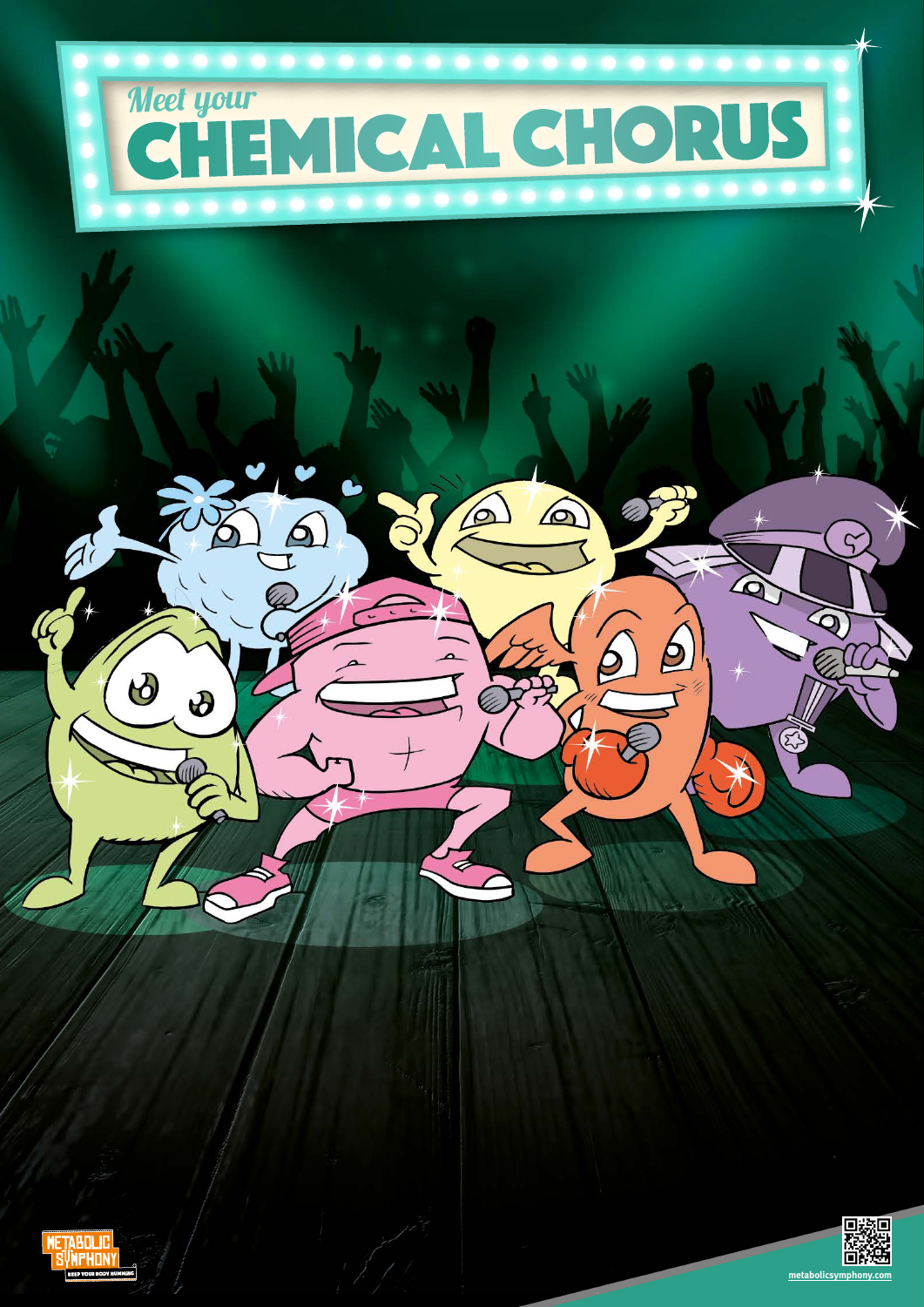#### Instructions:

If you are able to use scissors safely, follow the instructions below. If not, please ask an adult to help you.

# Meet your ICAL CHOR

- **1.** Carefully cut around each of the speech bubbles.
- **2.** Stick the speech bubbles onto the poster above or below the Chemical Chorus character that you think best matches the description.
- **3.** Check your work against the completed Chemical Chorus poster.

**NOTE:** You may wish to laminate the poster and/or speech bubble sheet before you start.

**metabolicsymphony.com**

When you enjoy a laugh or a hug with someone you trust, or your pet, you both get a lovely feeling of wellbeing.

This is **Oxytocin** at work!

**METABDLIC** 

**Serotonin** does many things, including

**SEROTONIN** 

helping you with digestion and sleep. It is often called the 'happiness chemical'

because it makes you feel good inside and gives you courage to get through difficult times.

> **Cortisol** is a busy hormone with many different jobs in your body.

When something scary or exciting happens, **Cortisol** takes command of a bunch of hormones, cells and organs to make sure your whole body is ready to escape or stay and deal with the situation.

**Dopamine** is often called the 'pleasure' chemical' because it helps you work out which activities you enjoy and makes you want to keep doing them – even when they are not good for you.

CORTISOL

# **ENDORPHIN**

**OXYTOCIN** 

**Endorphins** are hormones that make you feel good when you do something physically active like walking, running, singing or playing sport.

Exercise delivers many health benefits and **Endorphins** are nature's way of rewarding you for your effort.

**Endorphin** is also a mild painkiller to help you cope with your aching muscles after exercise.

**Adrenalin** is called the 'fight or flight' chemical because it helps you react instantly to unexpected situations (good or bad). This includes physical or mental threats, heavy exercise, excitement and extreme hot or cold temperatures.

**Adrenalin** makes your heart pump more blood to your muscles, widens the pupils in your eyes and expands your lungs. **Adrenalin** works with **Cortisol** to mobilise the energy stored in your body.



Adrenalin



The nerve cells in your brain use **Dopamine** to send electrical messages to each other.

Dopamine